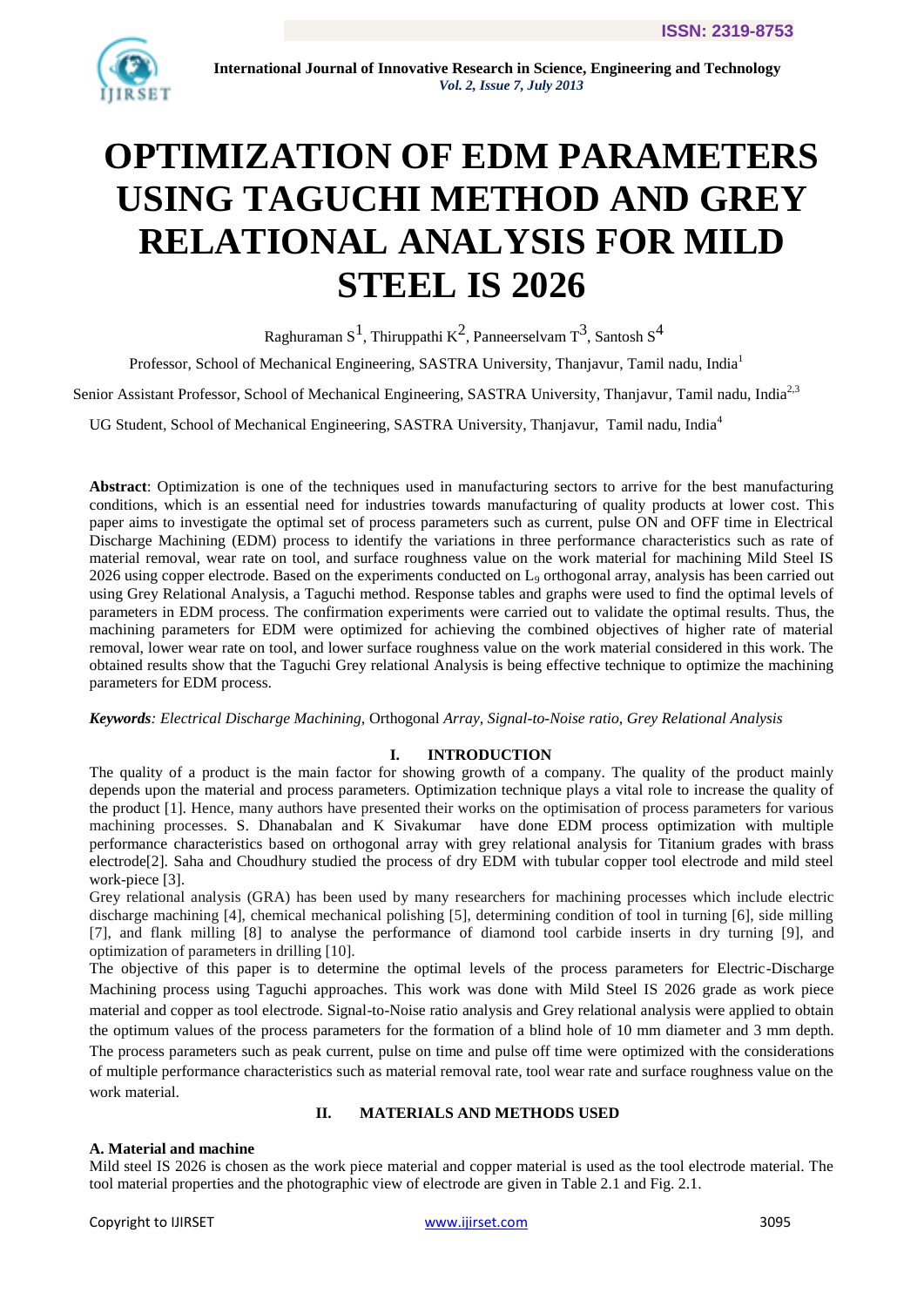

| <b>Properties</b>     | Value                              |
|-----------------------|------------------------------------|
| Melting point         | 1083°C                             |
| Elastic modulus $(E)$ | $1.23\times10^5$ N/mm <sup>2</sup> |
| Poisson's ratio       | 0.26                               |
| Density               | $8.9 \text{ gm/cm}^3$              |

Table 2.1 Properties of Electrode Material



Fig 2.1 Copper electrode used for experiment

Machining was carried out in EDM machine of ELECTRONICA Machine tools Ltd at Shanmugha Precision Forgings (SPF), Thanjavur as shown in Fig 2.2. Machine is provided with fixed pulse voltage. The current, pulse ON time and pulse OFF time were selected from the range. Table 2.2 shows the Machine specifications and Table 2.3 shows the working conditions and description of EDM.

| <b>Description</b> | <b>Details</b>     |
|--------------------|--------------------|
| Supply voltage     | 75 V               |
| Discharge current  | 30A                |
| Servo system       | Electromechanical  |
| Power consumption  | 2kW                |
| Model              | <b>ELECTRONICA</b> |

Table 2.2 Machine specifications



Fig 2.2 EDM machine

| <b>Working conditions</b> | <b>Description</b>   |
|---------------------------|----------------------|
| Work piece                | Mild steel IS2026    |
| Electrode                 | Copper               |
| Discharge current         | 10, 18, 26 amps      |
| Pulse ON time             | $11, 55, 95 \,\mu s$ |
| Pulse OFF time            | $5, 7, 9 \,\mu s$    |
| Dielectric medium         | EDM oil              |

Table 2.3 Working conditions and description of EDM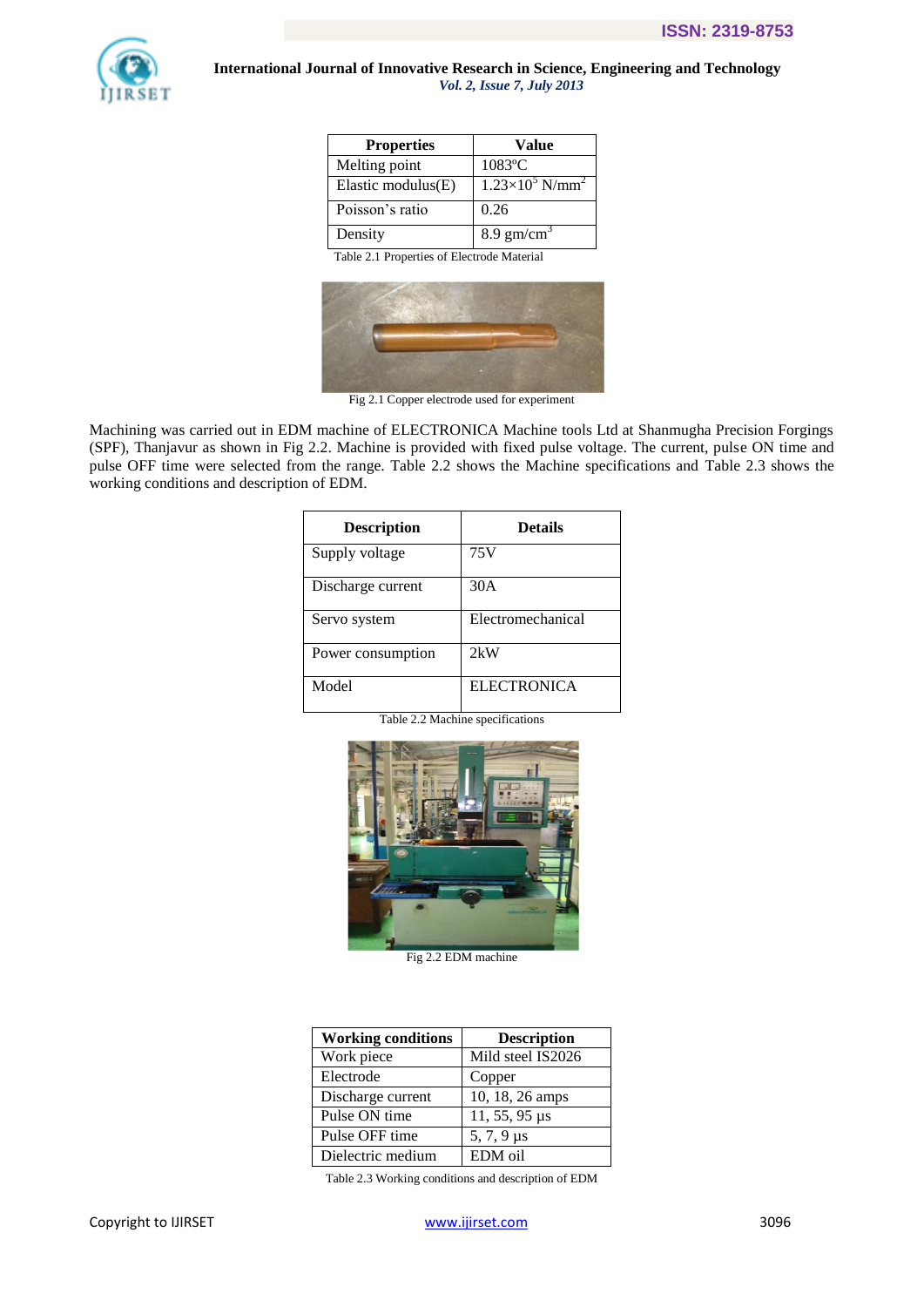

The control parameters at three different levels and three different response parameters considered for multiple performance characteristics in this work [11] are shown in Table 2.4.

| <b>Response</b><br><b>Parameters</b> | Material Removal Rate $(mm^3/min.)$<br>Tool Wear Rate $(mm^3/min.)$<br>Surface Roughness (µm) |    |    |  |
|--------------------------------------|-----------------------------------------------------------------------------------------------|----|----|--|
|                                      | <b>Levels</b>                                                                                 |    |    |  |
| <b>Control Parameters</b>            |                                                                                               |    |    |  |
| Discharge current (A)                | 10                                                                                            | 18 | 26 |  |
| Pulse ON time $(\mu s)$              | 11                                                                                            | 55 | 95 |  |
| Pulse OFF time $(\mu s)$             |                                                                                               |    |    |  |

Table 2.4 Response parameters and control parameters with their levels

## **B. Experimental details**

Design of experiment is an effective tool to design and conduct the experiments with minimum resources. Orthogonal Array is a statistical method of defining parameters that converts test areas into factors and levels. Test design using orthogonal array creates an efficient and concise test suite with fewer test cases without compromising test coverage. In this work, L9 Orthogonal Array design matrix is used to set the control parameters to evaluate the process performance. The Table 2.5 shows the design matrix used in this work.

|         | <b>Parameters</b> |                |             |  |  |
|---------|-------------------|----------------|-------------|--|--|
| Exp. No |                   | в              | $\mathbf C$ |  |  |
|         |                   |                |             |  |  |
| 2       |                   | 2              | 2           |  |  |
|         |                   |                | 3           |  |  |
|         | 2                 |                | 2           |  |  |
| ς       | 2                 | $\mathfrak{D}$ | 3           |  |  |
|         | $\mathfrak{D}$    |                |             |  |  |
|         |                   |                | 3           |  |  |
|         |                   |                |             |  |  |
|         |                   |                |             |  |  |

Table 2.5 Design Matrix of L9 Orthogonal Array

A hole of 10mm diameter and 3 mm depth was produced by EDM process with the help of copper electrode on mild steel IS 2026 as work piece material for each combination of parameters considered according to the Orthogonal Array. The work piece and tool electrode were weighed before and after the machining by using the electronic weigh-balance to calculate the material removal rate and the tool wear rate. The surface roughness of the holes machined was evaluated using a surface roughness-testing machine.

# **B.1. Material removal rate**

The material removal rate of the work piece is the volume of the material removed per minute. It can be calculated

using the following relation.  
\n
$$
MRR = \frac{(W_i - W_f) \times 1000}{(D_w \times t)}
$$
\n(1)

 $MRR$  – Material Removal Rate (mm<sup>3</sup>/min)

 $W_i$  - Initial weight of work piece (gm)

*Wf* - Final weight of work piece (gm)

 $D_w$  - Density of the work piece (gm/cm<sup>3</sup>)

*t* - Period of trial (min)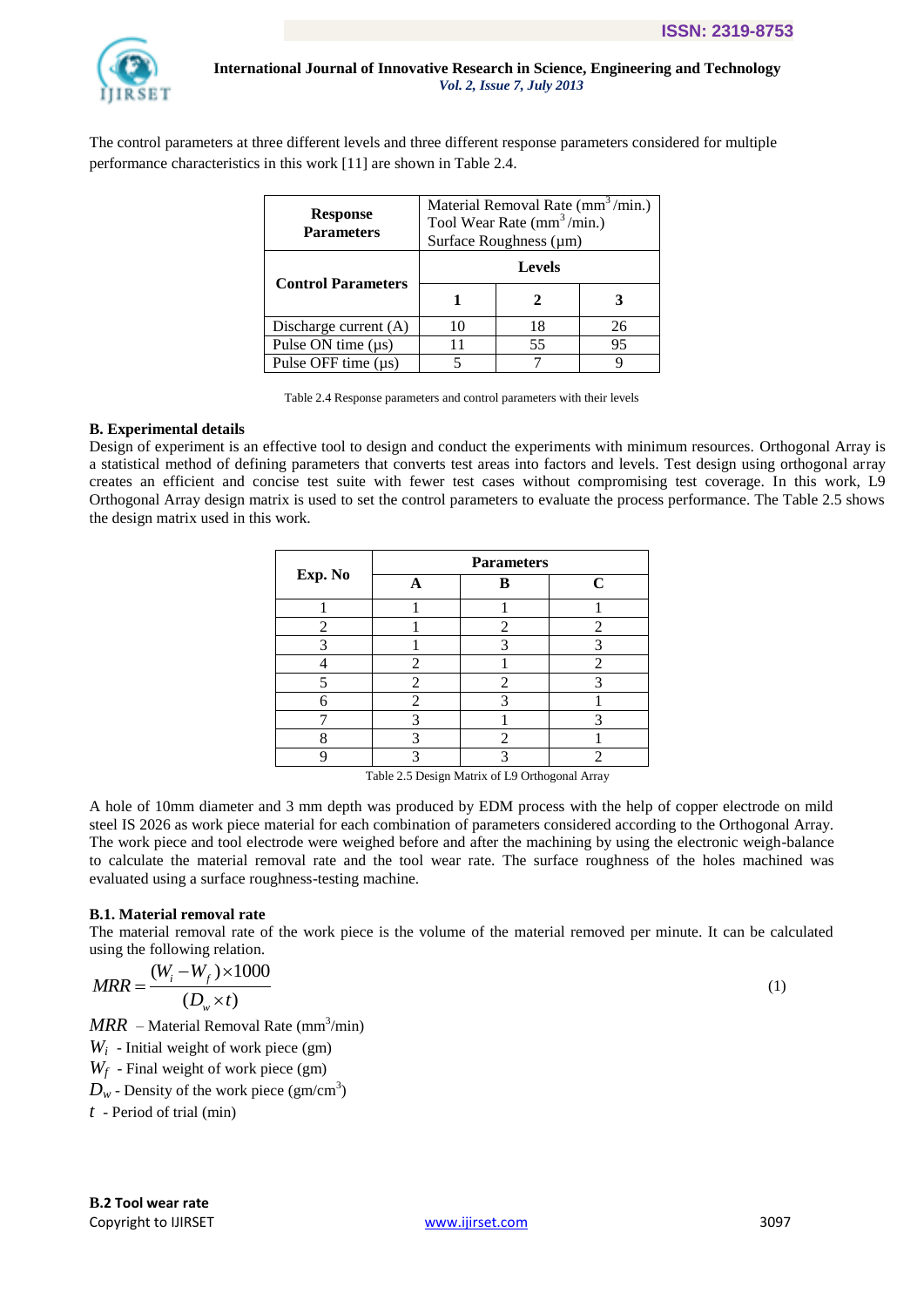

The tool wear rate (TWR) of the electrode is the amount of the tool wear per minute. It can be calculated using the

following equation.  
\n
$$
TWR = \frac{(T_i - T_f) \times 1000}{(D_e \times t)}
$$

TWR - Tool wear rate (mm<sup>3</sup>/min)  $T_i$  - Initial weight of tool (gm)  $T_f$  - Final weight of tool (gm)  $D_e$  - Density of the tool (gm/cm<sup>3</sup>) t - Period of trial (min)

**B.3 Surface roughness**

Roughness is often a good predictor of the performance of a mechanical component, since irregularities in the surface may form nucleation sites for cracks or corrosion [12]. Roughness is a measure of the texture of a surface. It is quantified by the vertical deviations of a real surface from its ideal form. If these deviations are large, the surface is rough; if small, the surface is smooth. Roughness is typically considered to be the high frequency, short wavelength component of a measured surface.

The parameter mostly used for general surface roughness is Ra. It measures average roughness by comparing all the peaks and valleys to the mean line, and then averaging them all over the entire cut-off length. The surface roughness can be measured using a surface roughness tester machine, which is shown in Fig.2.3.



Fig 2.3 Equipment for Surface Roughness Measurement

#### **III. ANALYSIS OF EXPERIMENTS**

The experiments were conducted based on varying the process parameters, which affect the machining process to obtain the required quality characteristics. Quality characteristics are the response values or output values expected out of the experiments. There are 64 such quality characteristics. The most commonly used are:

- 1) Larger the better
- 2) Smaller the better
- 3) Nominal the best
- 4) Classified attribute
- 5) Signed target

As the objective is to obtain the high material removal rate (MRR), low tool wear rate, and best surface finish, it is concerned with obtaining larger value for MRR, smaller value of tool wear rate and smaller value of surface roughness. Hence, the required quality characteristic for high MRR is larger the better, which states that the output must be as large as possible, and for tool wear rate and surface roughness is smaller the better, which states that the output must be as low as possible.

#### **A. Experimental Results**

Experiments were conducted as per L9 orthogonal array, assigning various values of the levels to the process parameters. After individual experiments for each set of values were conducted on mild steel IS 2026 for Ø10 mm and 3 mm depth of holes, Material removal rate and Tool wear rate are calculated using the equations (1) and (2). The surface roughness values were measured using surface roughness tester and the final results are given in the Table 3.1

(2)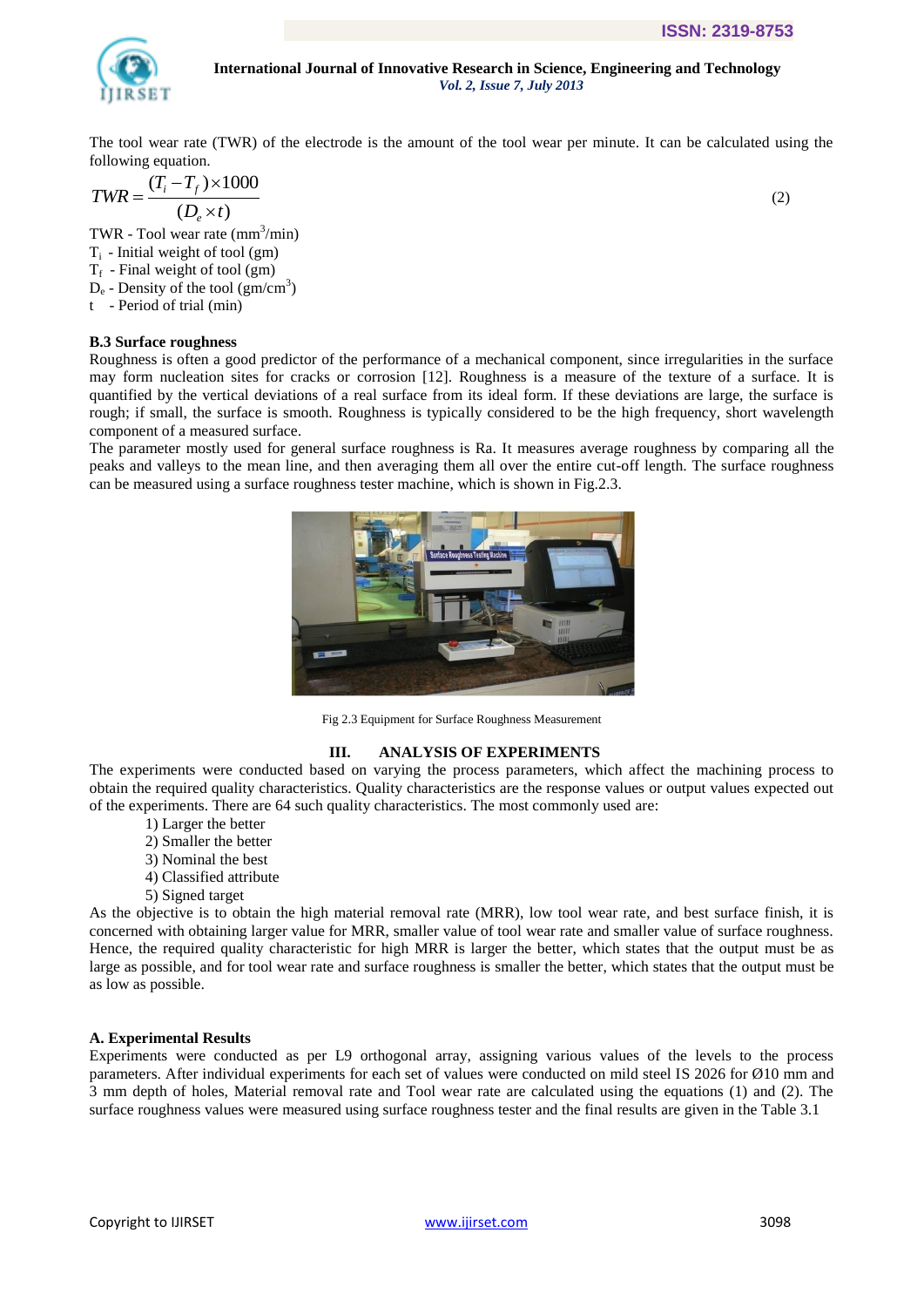

| Exp.<br>N <sub>0</sub> | <b>Current</b><br>(A) | <b>Pulse ON</b><br>Time $(\mu s)$ | <b>Pulse OFF</b><br>Time $(\mu s)$ | <b>MRR</b><br>$(mm^3/min)$ | <b>TWR</b><br>$\left(\text{mm}^3/\text{min}\right)$ | <b>Surface Roughness</b><br>$(\mu m)$ |
|------------------------|-----------------------|-----------------------------------|------------------------------------|----------------------------|-----------------------------------------------------|---------------------------------------|
|                        | 10                    | 11                                |                                    | 3.754                      | 0.130                                               | 4.329                                 |
| 2                      | 10                    | 55                                |                                    | 10.451                     | 0.178                                               | 12.541                                |
| 3                      | 10                    | 95                                | 9                                  | 15.006                     | 0.244                                               | 6.494                                 |
| 4                      | 18                    | 11                                |                                    | 21.256                     | 0.147                                               | 3.932                                 |
| 5                      | 18                    | 55                                | 9                                  | 32.412                     | 0.274                                               | 10.982                                |
| 6                      | 18                    | 95                                | 5                                  | 35.430                     | 0.323                                               | 8.484                                 |
| 7                      | 26                    | 11                                | 9                                  | 25.452                     | 0.240                                               | 4.588                                 |
| 8                      | 26                    | 55                                | 5                                  | 43.517                     | 0.372                                               | 14.219                                |
| 9                      | 26                    | 95                                |                                    | 48.775<br>--------         | 0.448<br><b>CONTRACTOR</b>                          | 10.242                                |

Table 3.1 Experimental results

# **B. Optimization using Grey Relational Analysis**

Taguchi's method [13] is focused on the effective application of engineering strategies rather than advanced statistical techniques. The primary goals of Taguchi method are

A reduction in the variation of a product design to improve quality and lower the loss imparted to society.

A proper product or process implementation strategy, which can further reduce the level of variation.

The steps involved in Taguchi"s Grey Relational Analysis are:

**STEP 1** -: The transformation of S-N Ratio values from the original response values was the initial step. For that the equations of 'larger the better', 'smaller the better' and 'nominal the best' were used. Subsequent analysis was carried out on the basis of these S/N ratio values. This is shown in table 3.2.

*Type 1:* 
$$
S / N_{HB} = -10 \log_{10}[(\frac{1}{n})(\sum \frac{1}{Y_{ij}^2})]
$$
 (3)

*Type 2:* 
$$
S / N_{LB} = -10 \log_{10} \left[\sum \frac{Y_{ij}^2}{n}\right]
$$
 (4)

$$
Type 3: S / N_{NB} = 10 \log_{10} \left[ \frac{1}{S^2} \right] \tag{5}
$$

Where  $Y_{ij}$  is the value of the response

 $'j'$  in the i<sup>th</sup> experiment condition, with i=1, 2, 3,...n; j = 1,2...k and  $S<sup>2</sup>$  are the sample mean and variance

|        |                                      | <b>Response values</b>               |                        | <b>S/N</b> ratios  |                    |                   |  |
|--------|--------------------------------------|--------------------------------------|------------------------|--------------------|--------------------|-------------------|--|
| Exp No | <b>MRR</b><br>(mm <sup>3</sup> /min) | <b>TWR</b><br>(mm <sup>3</sup> /min) | <b>SR</b><br>$(\mu m)$ | <b>MRR</b><br>(dB) | <b>TWR</b><br>(dB) | <b>SR</b><br>(dB) |  |
|        | 03.754                               | 0.130                                | 04.329                 | 11.490             | 17.741             | $-12.728$         |  |
| 2      | 10.451                               | 0.178                                | 12.541                 | 20.383             | 14.992             | $-21.967$         |  |
| 3      | 15.006                               | 0.244                                | 06.494                 | 23.525             | 12.245             | $-16.250$         |  |
| 4      | 21.256                               | 0.147                                | 03.932                 | 26.550             | 16.654             | $-11.892$         |  |
| 5      | 32.412                               | 0.274                                | 10.982                 | 30.214             | 11.245             | $-20.814$         |  |
| 6      | 35.430                               | 0.323                                | 08.484                 | 30.987             | 09.816             | $-18.572$         |  |
| ℸ      | 25.452                               | 0.240                                | 04.588                 | 28.114             | 12.381             | $-13.232$         |  |
| 8      | 43.517                               | 0.372                                | 14.219                 | 32.773             | 08.601             | $-23.057$         |  |
| 9      | 48.775                               | 0.448                                | 10.242                 | 33.764             | 06.976             | $-20.208$         |  |

Table 3.2 Signal-to-Noise ratios

**STEP 2 :** - In the 2<sup>nd</sup> step of the grey relational analysis [14], pre-processing of the data was first performed for normalizing the raw data for analysis. This is shown in Table 3.3.  $Y_{ii}$  is normalized as  $Z_{ii}$  ( $0 \le Z_{ii} \le 1$ ) by the following formula to avoid the effect of adopting different units and to reduce the variability. The normalized output parameter corresponding to the larger-the-better criterion can be expressed as

$$
Zij = \frac{y_{ij} - \min(y_{ij}, i = 1, 2, \dots n)}{\max(y_{ij}, i = 1, 2, \dots n) - \min(y_{ij}, i = 1, 2, \dots n)}
$$
(6)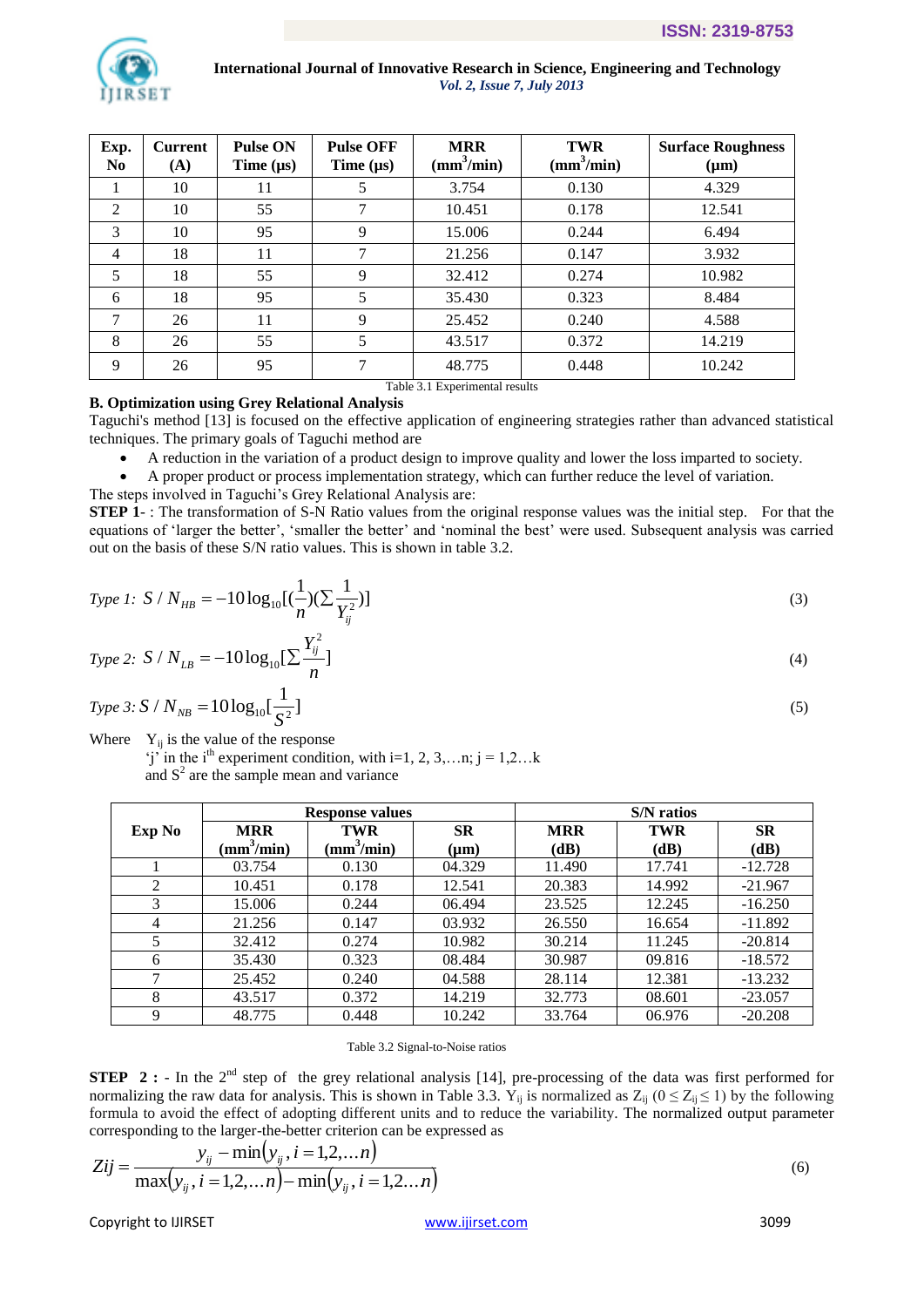

Then for the output parameters, which follow the lower-the-better criterion can be expressed as

Then for the output parameters, which follow the lower-the-better criterion can be expressed as  
\n
$$
\text{max}(y_{ij}, i = 1, 2, ..., n) - y_{ij}
$$
\n
$$
\text{max}(y_{ij}, i = 1, 2, ..., n) - \min(y_{ij}, i = 1, 2, ..., n)
$$
\n(7)

|             | <b>Current</b> | Pulse ON       | <b>Pulse OFF</b>         |            | <b>Normalized S/N Ratios</b> |                                  |
|-------------|----------------|----------------|--------------------------|------------|------------------------------|----------------------------------|
| Exp.<br>No. | (A)            | Time $(\mu s)$ | Time $(\mu s)$           | <b>MRR</b> | <b>TWR</b>                   | <b>Surface Roughness</b><br>(Ra) |
|             | 10             | 11             | 5                        | 0.0000     | 0.0000                       | 0.0748                           |
| 2           | 10             | 55             | ⇁                        | 0.3993     | 0.2554                       | 0.9023                           |
| 3           | 10             | 95             | 9                        | 0.5403     | 0.5106                       | 0.3903                           |
| 4           | 18             | 11             | ⇁                        | 0.6761     | 0.1010                       | 0.0000                           |
| 5           | 18             | 55             | 9                        | 0.8406     | 0.6035                       | 0.7990                           |
| 6           | 18             | 95             | 5                        | 0.8753     | 0.7362                       | 0.5983                           |
|             | 26             | 11             | 9                        | 0.7464     | 0.4979                       | 0.1200                           |
| 8           | 26             | 55             | $\overline{\mathcal{L}}$ | 0.9663     | 0.8491                       | 1.0000                           |
| Q           | 26             | 95             | 7                        | 1.0000     | 1.0000                       | 0.7448                           |

Table 3.3 Normalized Signal-to-Noise ratios

**STEP 3**: The grey relational coefficient [15] is calculated to express the relationship between the ideal (best) and actual normalized experimental results. Before that the deviation sequence for the reference and comparability sequence were found out. These are given in Table 3.4 and grey relational coefficient is given in Table 3.5. The grey relational coefficient can be expressed as

$$
\xi_i(k) = \frac{\Delta_{\min} + \zeta \Delta_{\max}}{\Delta_{0i}(k) + \zeta \Delta_{\max}}
$$
\n(8)

Where,  $\Delta_{0i}(k)$  is the deviation sequence of the reference sequence and comparability sequence.

$$
\Delta_{0i}(k) = \|y_0(k) - y_i(k)\| \tag{9}
$$

$$
\Delta_{\min} = \frac{\min}{\forall j \in i} \frac{\min}{\forall k} \|y_0(k) - y_j(k)\|
$$
\n(10)

$$
\Delta_{\max} = \frac{\max}{\forall j \in i} \frac{\max}{\forall k} \|y_0(k) - y_j(k)\|
$$
\n(11)  $y_0(k)$ 

denotes the sequence and  $y_j(k)$  denotes the comparability sequence.  $\zeta$  is distinguishing or identified coefficient. The value of  $\zeta$  is the smaller and the distinguished ability is the larger.  $\zeta = 0.5$  is generally used.

**Step 4:** The grey relational grade was determined by averaging the grey relational coefficient corresponding to each performance characteristic [16]. It is given in the Table 3.6. The overall performance characteristic of the multiple response process depends on the calculated grey relational grade. The grey relational grade can be expressed as

$$
\gamma_i = \frac{1}{n} \sum_{k=1}^n \xi_i(k) \tag{12}
$$

Where,  $\gamma_i$  is the grey relational grade for the j<sup>th</sup> experiment and k is the number of performance characteristics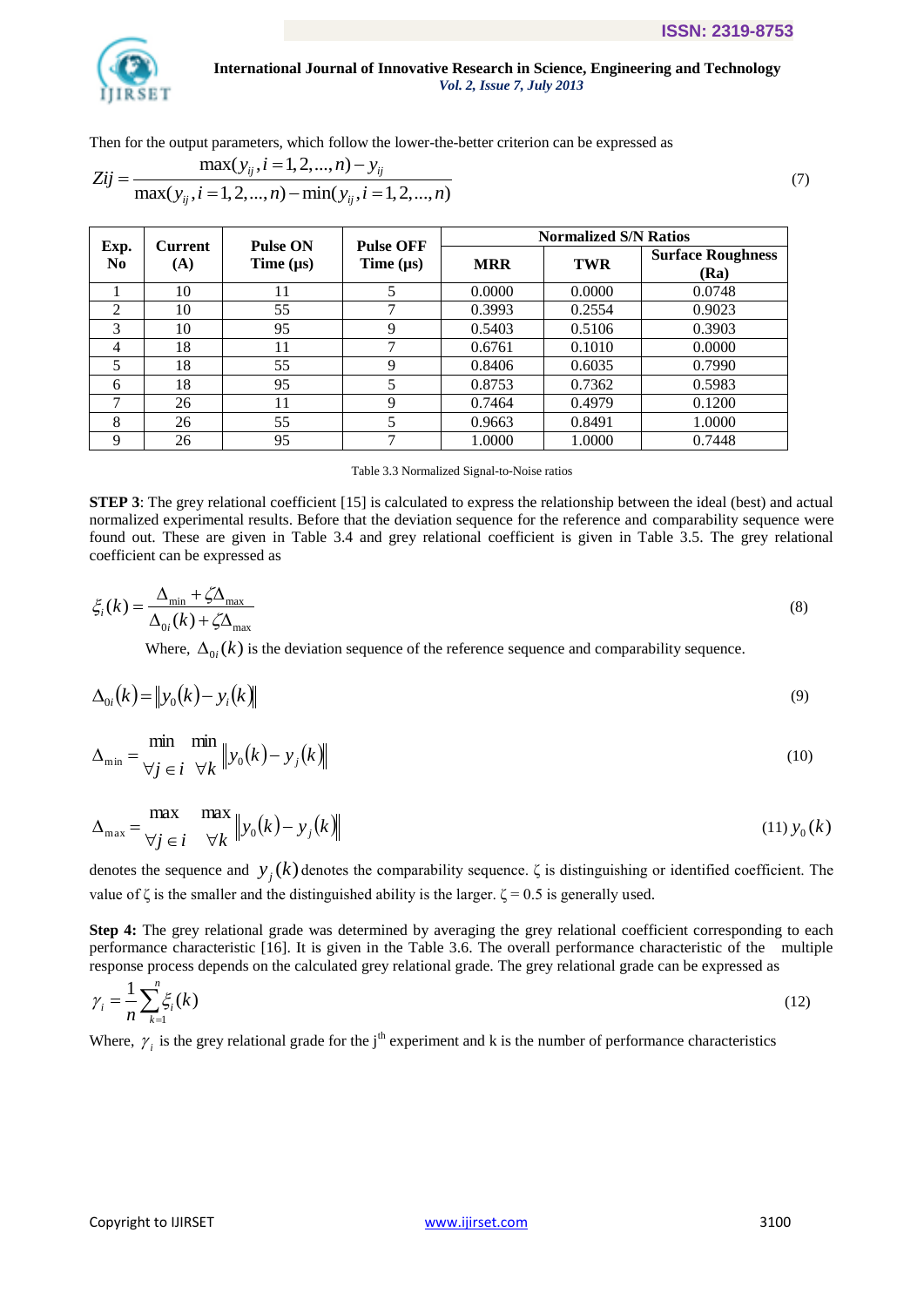

|             |                       |                            |                                    |            | <b>Deviation Sequences</b> |                                    |
|-------------|-----------------------|----------------------------|------------------------------------|------------|----------------------------|------------------------------------|
| Exp.<br>No. | <b>Current</b><br>(A) | Pulse ON<br>Time $(\mu s)$ | <b>Pulse OFF</b><br>Time $(\mu s)$ | <b>MRR</b> | <b>TWR</b>                 | <b>Surface</b><br><b>Roughness</b> |
|             | 10                    | 11                         | 5                                  | 1.0000     | 1.0000                     | 0.9252                             |
| 2           | 10                    | 55                         | 7                                  | 0.6007     | 0.7446                     | 0.0977                             |
| 3           | 10                    | 95                         | 9                                  | 0.4597     | 0.4894                     | 0.6097                             |
| 4           | 18                    | 11                         | 7                                  | 0.3239     | 0.8990                     | 1.0000                             |
| 5           | 18                    | 55                         | 9                                  | 0.1594     | 0.3965                     | 0.2010                             |
| 6           | 18                    | 95                         | 5                                  | 0.1247     | 0.2638                     | 0.4017                             |
| 7           | 26                    | 11                         | 9                                  | 0.2536     | 0.5021                     | 0.8800                             |
| 8           | 26                    | 55                         | 5                                  | 0.0337     | 0.1509                     | 0.0000                             |
| 9           | 26                    | 95                         | 7                                  | 0.0000     | 0.0000                     | 0.2552                             |

Table 3.4 Deviation sequences

|             |                       |                                   |                                    |            | <b>Grey Relational Coefficient</b> |                                    |
|-------------|-----------------------|-----------------------------------|------------------------------------|------------|------------------------------------|------------------------------------|
| Exp.<br>No. | <b>Current</b><br>(A) | <b>Pulse ON</b><br>Time $(\mu s)$ | <b>Pulse OFF</b><br>Time $(\mu s)$ | <b>MRR</b> | <b>TWR</b>                         | <b>Surface</b><br><b>Roughness</b> |
|             | 10                    | 11                                | 5                                  | 0.3333     | 0.3333                             | 0.3508                             |
| 2           | 10                    | 55                                | ⇁                                  | 0.4542     | 0.4017                             | 0.8366                             |
| 3           | 10                    | 95                                | 9                                  | 0.5210     | 0.5053                             | 0.4506                             |
| 4           | 18                    |                                   |                                    | 0.6069     | 0.3574                             | 0.3333                             |
| 5           | 18                    | 55                                | 9                                  | 0.7583     | 0.5577                             | 0.7133                             |
| 6           | 18                    | 95                                | 5                                  | 0.8004     | 0.6546                             | 0.5545                             |
|             | 26                    | 11                                | 9                                  | 0.6635     | 0.4990                             | 0.3623                             |
| 8           | 26                    | 55                                | 5                                  | 0.9369     | 0.7682                             | 1.0000                             |
| 9           | 26                    | 95                                |                                    | 1.0000     | 1.0000                             | 0.6620                             |

#### Table 3.5 Grey Relational Co-efficient

| Exp. No | Current $(A)$ | <b>Pulse ON</b><br>Time $(\mu s)$ | <b>Pulse OFF</b><br>$Time(\mu s)$ | <b>Grey Relational</b><br>Grade | Rank |
|---------|---------------|-----------------------------------|-----------------------------------|---------------------------------|------|
|         |               |                                   |                                   | 0.3392                          |      |
|         |               |                                   |                                   | 0.5642                          |      |
|         |               |                                   |                                   | 0.4923                          |      |
|         |               |                                   |                                   | 0.4325                          |      |
|         |               |                                   |                                   | 0.6764                          |      |
|         |               |                                   |                                   | 0.6699                          |      |
|         |               |                                   |                                   | 0.5082                          |      |
|         |               |                                   |                                   | 0.9017                          |      |
|         |               |                                   |                                   | 0.8873                          |      |

#### Table 3.6 Grey Relational Grade

**Step 5**: Determination of the Optimal Factor and its Level Combination**.** The Fig. 3.1 shows the Grey relational grades [17] for maximum MRR, minimum TWR and minimum Ra. Since the experimental design is orthogonal, it is possible to separate out the effect of each machining parameter on the grey relational grade at different levels [18]. For example, the mean of the grey relational grade for the pulse current at levels 1, 2 and 3 can be calculated by averaging the grey relational grade for the experiments 1 to 3, 4 to 6, and 7 to 9 respectively. The mean of the grey relational grade for each level of the machining parameters is summarized and shown in Table 3.7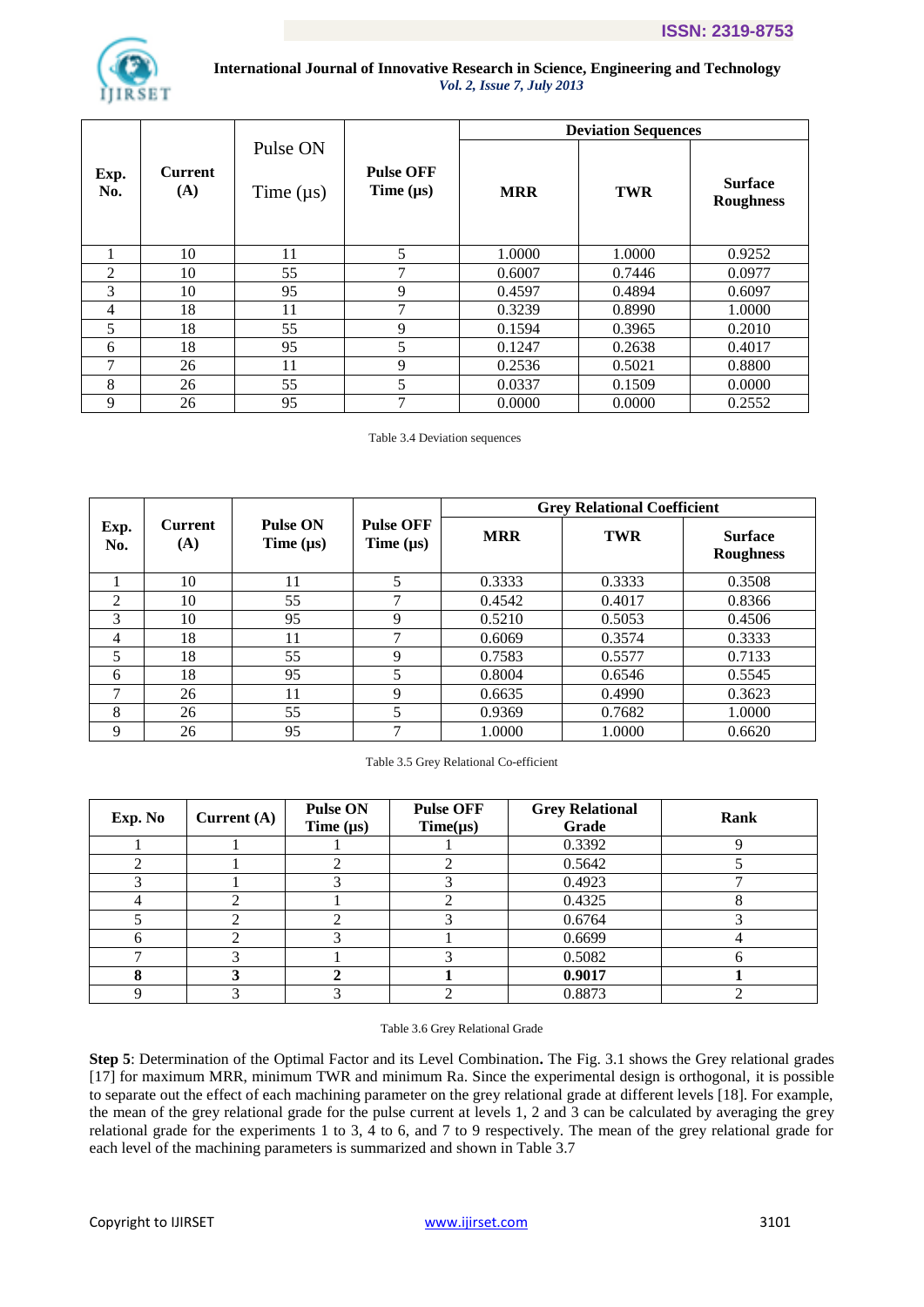



Fig.3.1 Grey Relational Grades for Maximum MRR, Minimum TWR and Minimum Ra

The larger the grey relational grade [19], the better is the multiple performance characteristics. However, the relative importance among the machining parameters for the multiple performance characteristics still needs to be known, so that the optimal combinations of the machining parameter levels can be determined more accurately. With the help of Fig.3.2and Table 3.7, the optimal parameter combination was determined as A3 (pulse current, 26A), B2 (pulse on time, 55μs) and C1 (pulse off time, 5μs).

| <b>Parameters</b> | Level 1 | Level 2   | <b>Level 3</b> | <b>Max-Min</b> | Rank |
|-------------------|---------|-----------|----------------|----------------|------|
| .\urrent          | 0.4652  | 0.5929    | 0.7637         | 0.2985         |      |
| Pulse on          | 0.4267  | $0.7120*$ | 0.6832         | 0.2853         |      |
| Pulse off         | 0.6348  | 0.6280    | 0.5590         | 0.0758         |      |

Table 3.7 The Main Effects of the Factors on the Grey Relational Grad



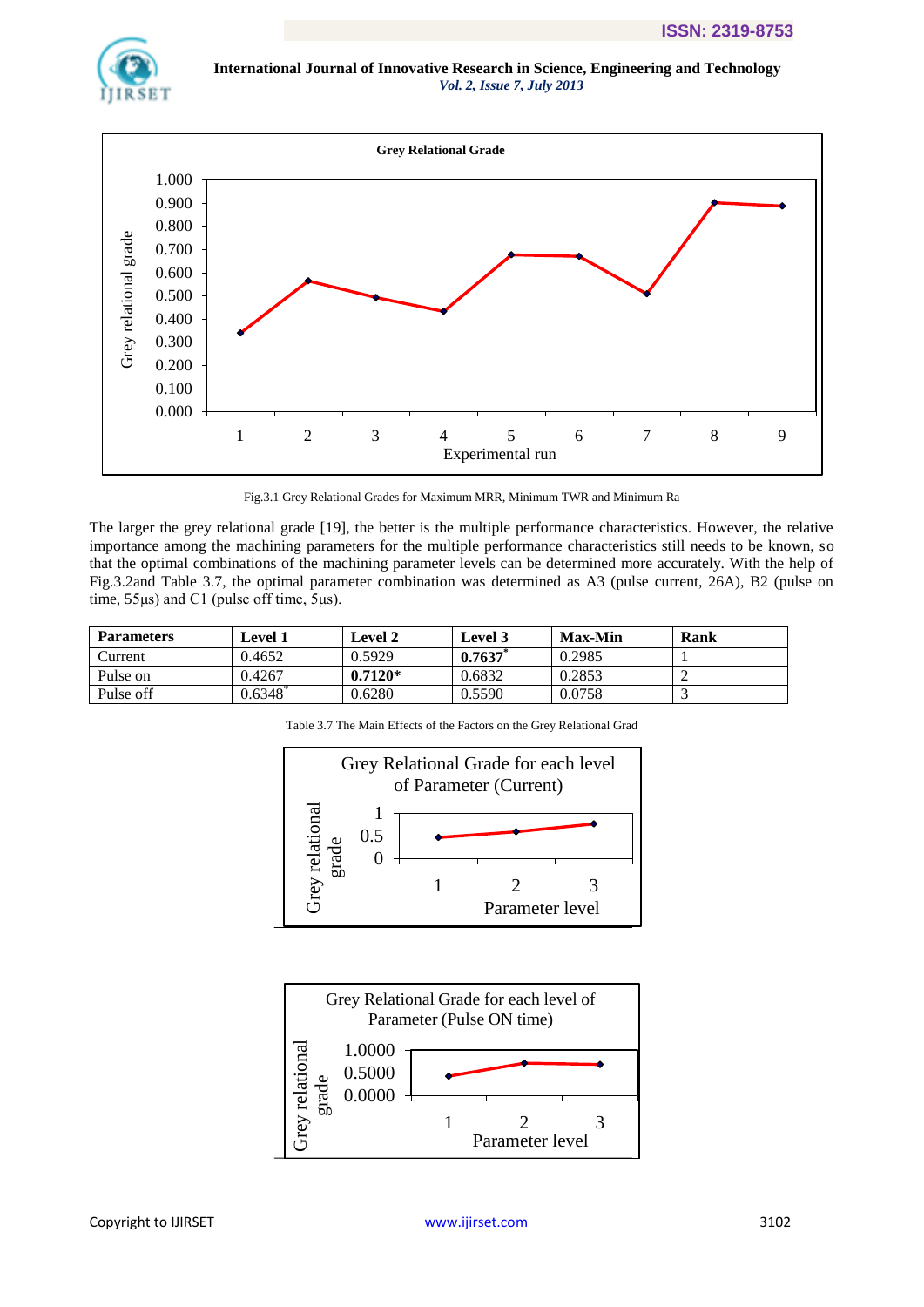





# **C. Confirming Results**

The confirmation test for the optimal parameters with its levels were conducted to evaluate quality characteristics for EDM of mild steel IS 2026. Table 3.6 shows highest grey relational grade, indicating the initial process parameter set of A3B2C1 for the best multiple performance characteristics among the nine experiments. Table 3.8 shows the comparison of the experimental results for the optimal conditions (A3B2C1) with predicted results for optimal (A3B2C1) EDM parameters. The predicted values were obtained by

# **Predicted Response = Average of A3 + Average of B2 + Average of C1 – 2 x Mean of response (Yij)**

The response values obtained from the experiments are MRR =  $43.517$  mm<sup>3</sup>/min, TWR =  $0.372$ mm<sup>3</sup>/min and the surface roughness is 14.219µm. The comparison again shows the good agreement between the predicted and the experimental values.

|                                 | <b>Optimal process parameters</b> |                   |
|---------------------------------|-----------------------------------|-------------------|
|                                 | <b>Predicted</b>                  | <b>Experiment</b> |
| Level                           | A3B2C1                            | A3B2C1            |
| $MRR \text{ (mm}^3/\text{min)}$ | 43.152                            | 43.517            |
| TWR $\text{(mm}^3/\text{min})$  | 0.379                             | 0.372             |
| Ra (µm)                         | 14.427                            | 14.219            |

Table 3.8 Confirmation results

# IV. **CONCLUSIONS**

Taguchi"s Signal – to – Noise ratio and Grey Relational Analysis were applied in this work to improve the multi-response characteristics such as MRR (Material Removal Rate), TWR (Tool Wear Rate) and Surface Roughness of mild steel IS 2026 during EDM process. The conclusions of this work are summarized as follows:

- The optimal parameters combination was determined as A3B2C1 i.e. pulse current at 26A, pulse ON time at 55μs and pulse OFF time at 5μs.
- The predicted results were checked with experimental results and a good agreement was found.
- This work demonstrates the method of using Taguchi methods for optimizing the EDM parameters for multiple response characteristics.

# **ACKNOWLEDGEMENTS**

The authors with gratitude thank the Vice-Chancellor, SASTRA University for permitting us to pursue the work at Shanmugha Precision Forgings (SPF), Thanjavur, Tamil Nadu, India.